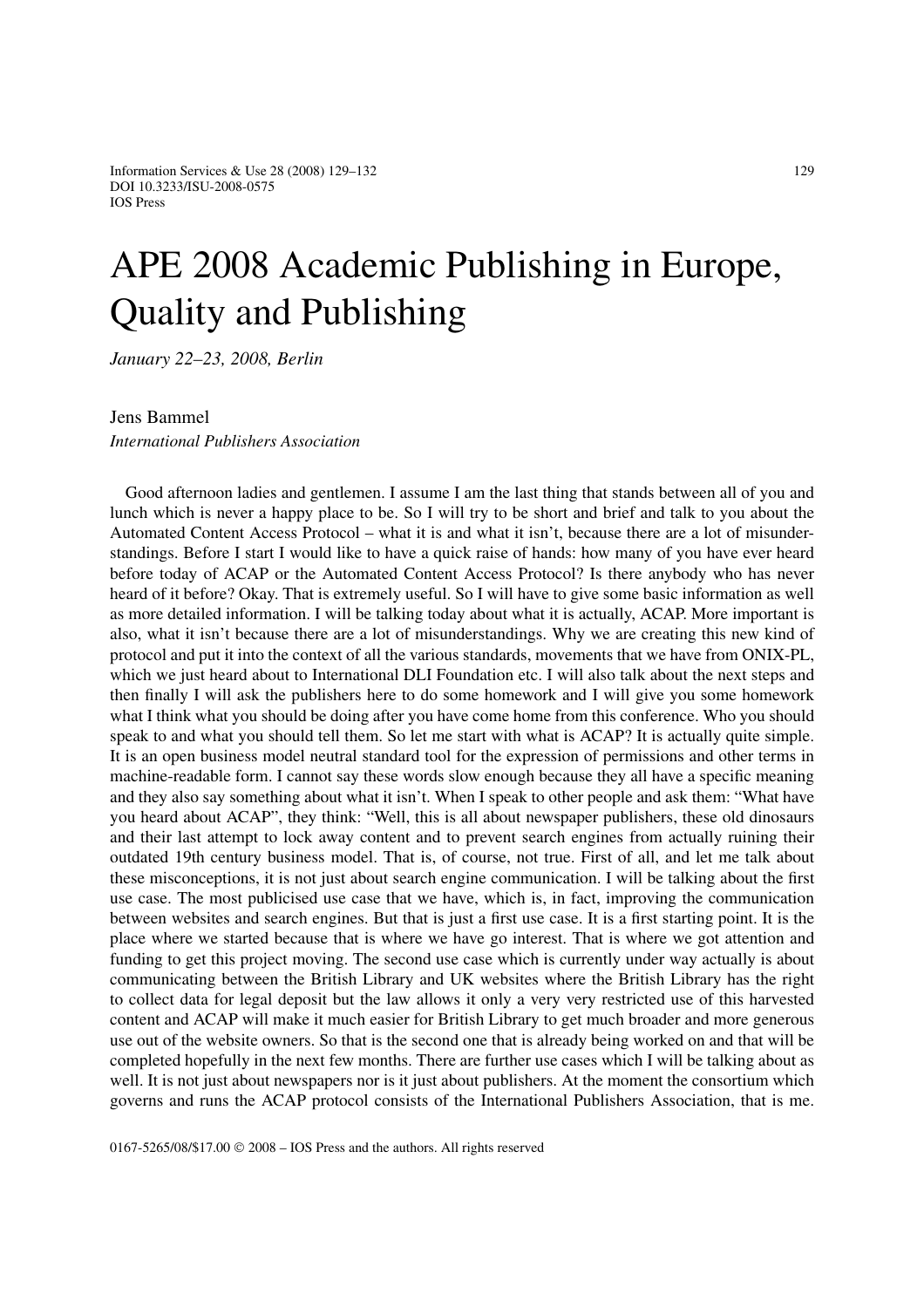## 130 *APE 2008 Academic Publishing in Europe, Quality and Publishing*

It consists of the European Publishers Council which are basically big European media companies and the World Association of Newspapers. But that is just because we had to start somewhere. The membership includes the World Blind Union; it includes the Motion Pictures Association. There are many organisations that are also participating plus which is about photographers. And, most important, it is not about locking away content. Yes, again, like ONIX-PL we are expressing terms. But at the moment ACAP cannot even claim that what we are expressing are simple licensing terms. They are claims. And the claims can refer to anything. I think that one of the important things, and I feel very passionately about that, is, we should stop focusing either on the one hand on copyright and licensing terms and on the other hand on useful information that people need to act on in their daily lives. I actually believe that these two areas are very very closely linked and, just to give you one example, last week I was speaking with colleagues from the International Federation of Library Associations. And we discovered how much joint interest we have in accurate author information. And also information is on the one hand about identifying who has written what, making sure you have complete records. It is also about copyright and how long copyrights subsist because only if you know when somebody was born and, even more importantly when he died, do you know whether there is something in copyright or not. So legal terms and practical terms are actually often quite closely intermingled. It is also not a technical protection measure. Again: nothing. It is all claims and what you can do with it. This is quite different. So, what are we doing with it? Or, why are we doing with it. Ultimately, we have heard a lot about the semantic web. I heard the word "web 3.0" for the first time today I must admit. I will now use the word "web 4.0". Just so that I can claim I was the first one to use it. Let's see if we can hear "web 5.0" this afternoon. But, in the future we have to communicate much better through machines about all kinds of things about content. When we hear that the music world has just disbanded DRM or the DRM dogma at least in some area of its market that does not mean that they do not need information about content. Quite the opposite and that includes information about authorship, about rights ownership, about access terms or access claims. We need these communications whether we are librarians or lawyers and anybody else – researchers. The reason why we are getting involved is because we cannot, if we know that communication in an expression of rights of descriptive terms is so important, we cannot afford that it is owned by one person. We all have paid much too much already to Bill Gates to allow another person to create a proprietary rights expression language and then all of us having to pay that person some kind of fee. We also cannot all afford to create new tools again and again and again as new people come up with new ideas, new little applications which again you find useful. And we have to be aware that we don't get put into a situation where something is developed in another industry or another area and it simply doesn't fit to our needs. So it is important that this is developed and it has to be developed at a global scale because standards ... , there is no such thing in national standards really anymore. And the final reason why we are doing it is actually because the publishing industry knows a lot about how it should be done and at this point I would like to pay tribute to two people – two kinds of people. One is the actual people who are working on standards development in publishing and, like Brian Green here, you will have noticed over those who know him for some time that his hair may have greyed over time and I am sure that it is not just the passing of time it is also really the kind of effort that has been put into developing standards in this world. And the second group I have to pay tribute to are the librarians again. Simply, because standards development has all been about standards up and down the distribution and value chain of publishing and the librarians bring a unique perspective and that is let's not just fix a short-term problem, let's actually create something with a vision that will help us for decades, if not for centuries. So this long-term perspective has made it possible that models have emerged in the publishing world which are actually applicable and useful around and for other content industries as well. This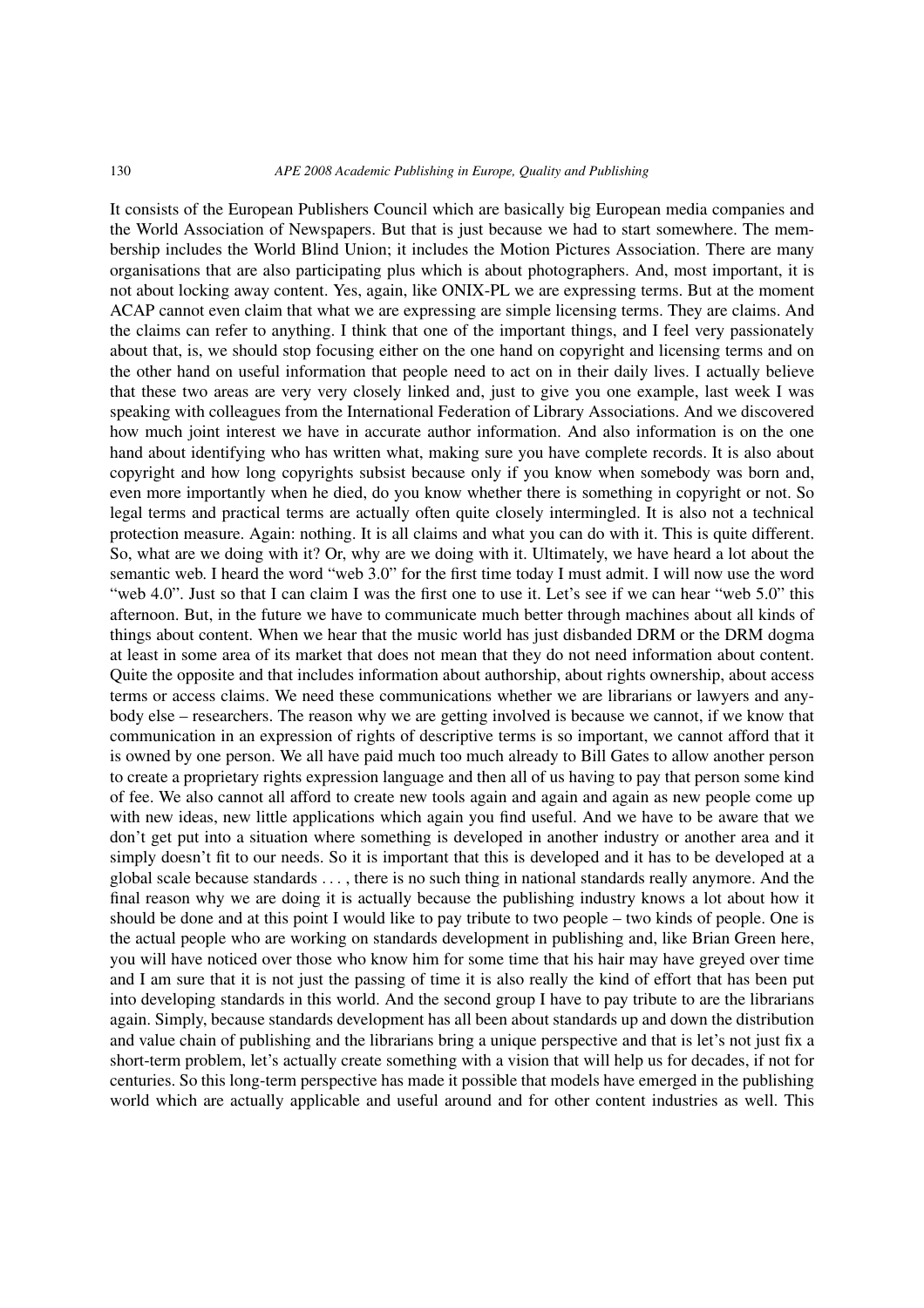brings me to ONIX and ACAP and ONIX-PL. ACAP is in a way taking a step back and says: we want to develop use cases. We want to develop a language in many different cases, in many use cases. But let's not make these use cases insular. Let's make sure there is a shared dictionary. Let's make sure if somebody is called an agent for example, everybody understands exactly what the word agent means. Or when the word "display" is used or something like that, everybody understands what the word actually means. So using the same kind of words, agreeing what they mean, having a compatible data model is incredibly important and will save all of you a lot of money. And that is what ACAP is trying to do. ONIX-PL is about publishers and libraries but there are so many other relationships which require similar information and where interoperability is a key issue. So from a publishing perspective ACAP enables those people who are now using ONIX-PL and other ONIX based systems to be assured that the investment they are doing there will actually be useful at a later time when other applications come up, when other use cases come up. They do not have to re-invest and re-invent everything. Where is ACAP now? We have talked about the search engines very briefly. In the past 12 months we have worked hardest and most successfully on the use case for search engines. So we have created a protocol which you can put into a specific place on your website called robots.txt which every search engine goes to first to find out more about what it can and cannot do on that website. And we have created a language which allows publishers to express in much more detail exactly what they believe and what they think these search engines should do. We all thing of only three search engines. But we should not forget there are hundreds of them out there. And behind each crawler there is somebody who is really interested in your content and wants to use it and display it and show it to somebody else. So there is a real business opportunity there. The current structure is going to be extended for another six months. We are just working in a way on a string to get the use case for the British Library finished, to get the use case for the search engines actually fully finished that includes tools for example for authenticated search engines making sure that you know, when somebody is knocking on your door, that he is actually the one you want to let in. But there are new use cases which we are about to embark on. One will certainly involve syndication. Another one will involve compliance. Yes, the newspaper publishers are very keen on finding all the places where their content is being displayed and finding out whether these people are licensed or not. But non-publishing and public interest projects are also raising their head. I am particularly delighted of the beginning dialogue with creative comments. And it was interesting to note how much we actually have in terms of our whole approach. How much we have in common with creative comments. There are few technical things and one or two political issues, where we disagree. But overall the idea of expressing it and making it simple for people to know what they can and cannot do. And if they cannot do something straight away, to make it easy for them to find out where and how they can get the rights they need, is a very useful tool and everybody wants to work on that. When we get the new stakeholders on board we will have to change our governments. IPA, EPC, World Association of Newspapers, we all agree that we are just one pawn among hundreds of pawns and that we have to get all of them on board and that we will take a role and have to give away the hold on the governments that we currently by shear necessity have. What about search engine support? This is the one question we always get while we are doing all these things. What happens to the top three search engines. Well, it is a fact; none of the three are formally participating in ACAP. It is also a fact that all are aware of the technical work. We have sent all our stuff to them. We had people speak about how they operate so we know that what we have done is technically feasible. We are also quite aware that in all the major search engines there were clearly signs of heavy internal debate. And individuals do can see that, while it is comfortable for them at the moment to simply be able to do what they please more or less, that, in the future, there is a value in more sophisticated communication tools. And the publishers who are participating in the pilot,